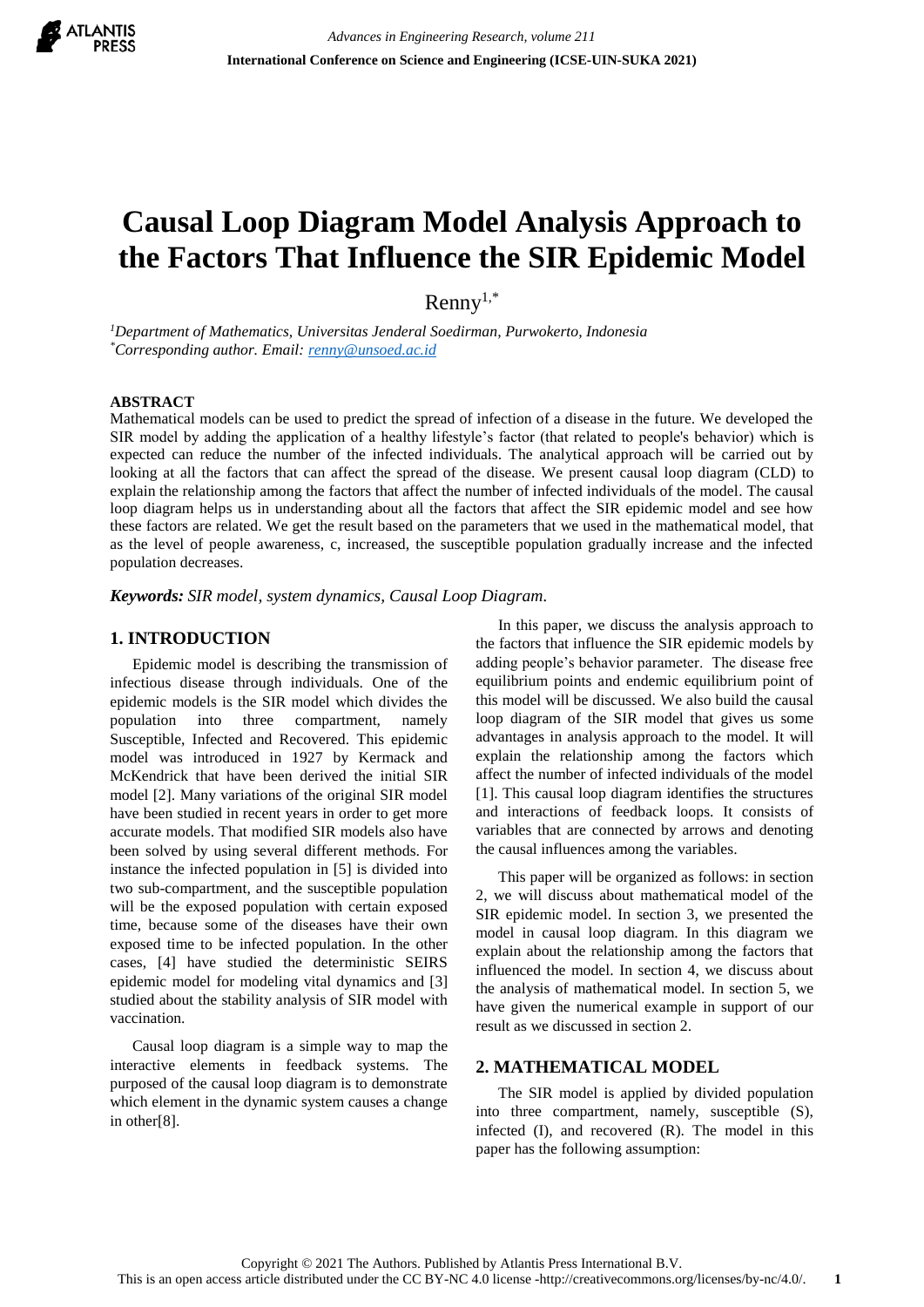

- The total population is constant.
- The natural birth and death is assumed to be equal.
- All-natural births are into the susceptible compartment.
- style factor, such as level of people awareness to some incident.
- The death rate is equal for all three compartment.

The assumptions lead us to ordinary differential equations system, given by

$$
dS/dt = \mu N - (\beta - c)SI/N - \mu S \tag{1}
$$

$$
dI/dt = (\beta - c)SI/N - \mu I - \gamma I
$$
 (2)

 $dR/dt = vI - uR$  (3)

where  $S(t)$  is the number of susceptible people at time t,  $I(t)$  is the number of infected people at time t,  $R(t)$  is the number of recovered people at time t,  $\mu$  is the natural birth and dead rate,  $\gamma$  is the recovery rate,  $\beta$  is the transmission of disease from an infected people at a time period. The value of  $\beta$  will be influenced by the value of c, which is the level of people awareness to some incident. The value of c can reduce the effective value of the contact rate  $\beta$ .

The compartment of the model can be described in the following graph as shown in Figure 1.



**Figure 1** Compartment of SIR model

Since the population is constants, then we consider following equation:

$$
\frac{dN}{dt} = \frac{dS}{dt} + \frac{dI}{dt} + \frac{dR}{dt} = 0
$$
\n(4)

We used normalization in system as shown in  $(1)$ ,  $(2)$ , and (3) in order to simplify the variables, so that the system becomes easier to solve. Suppose

$$
s = \frac{S}{N}, \quad i = \frac{I}{N}
$$

$$
r = \frac{R}{N}
$$

• In order to decrease the number of infected population, the contact rate between susceptible and infected population will be influenced by the healthy life

where s is the proportion of the susceptible people to the total population N, i is the proportion of the infected people to the total population N, r is the proportion of the recovery people to the total population N.

Substituted this proportion into (1), (2), and (3), we get

$$
\frac{ds}{dt} = \mu - (\beta - c)si - \mu s \tag{5}
$$

$$
\frac{di}{dt} = (\beta - c)si - \mu i - \gamma i \tag{6}
$$

$$
\frac{\mathrm{d}r}{\mathrm{d}t} = \gamma \dot{t} - \mu r \tag{7}
$$

with the initial conditions

$$
s(0) \ge 0, i(0) \ge 0, r(0) \ge 0
$$
  
We have

or

 $s(t) + i(t) + r(t) = 1$  $r(t) = 1 - s(t) - i(t)$ 

#### **3. CAUSAL LOOP DIAGRAM**

In this section we will discussed about causal loop diagram of the model. Causal loop diagram is an important tool to describe the structure of feedback in a system [7]. In this SIR epidemic model, we could use it as a tools to describe the relation among the variables in the model. Look at the following diagram in Figure 2.

Based on Figure 2, we can describe all factors that affect the SIR epidemic model.

**Loop B1** is susceptible population loop; more number of susceptible people will affect more people will be the number of people being infected by the disease, depend on how effective the contact rate in the population, so that they can be infected people. The higher level of people awareness c will affect to decrease the value of the disease transmission.

**Loop B2** is infected population loop; more number of infected people will affect more people lead to death if the contact rate increases and the recovery rate decreases.

**Loop B3** is recovered population loop; the number of recovery people will increases depend on the infected people have been recover from the disease.

**2**

and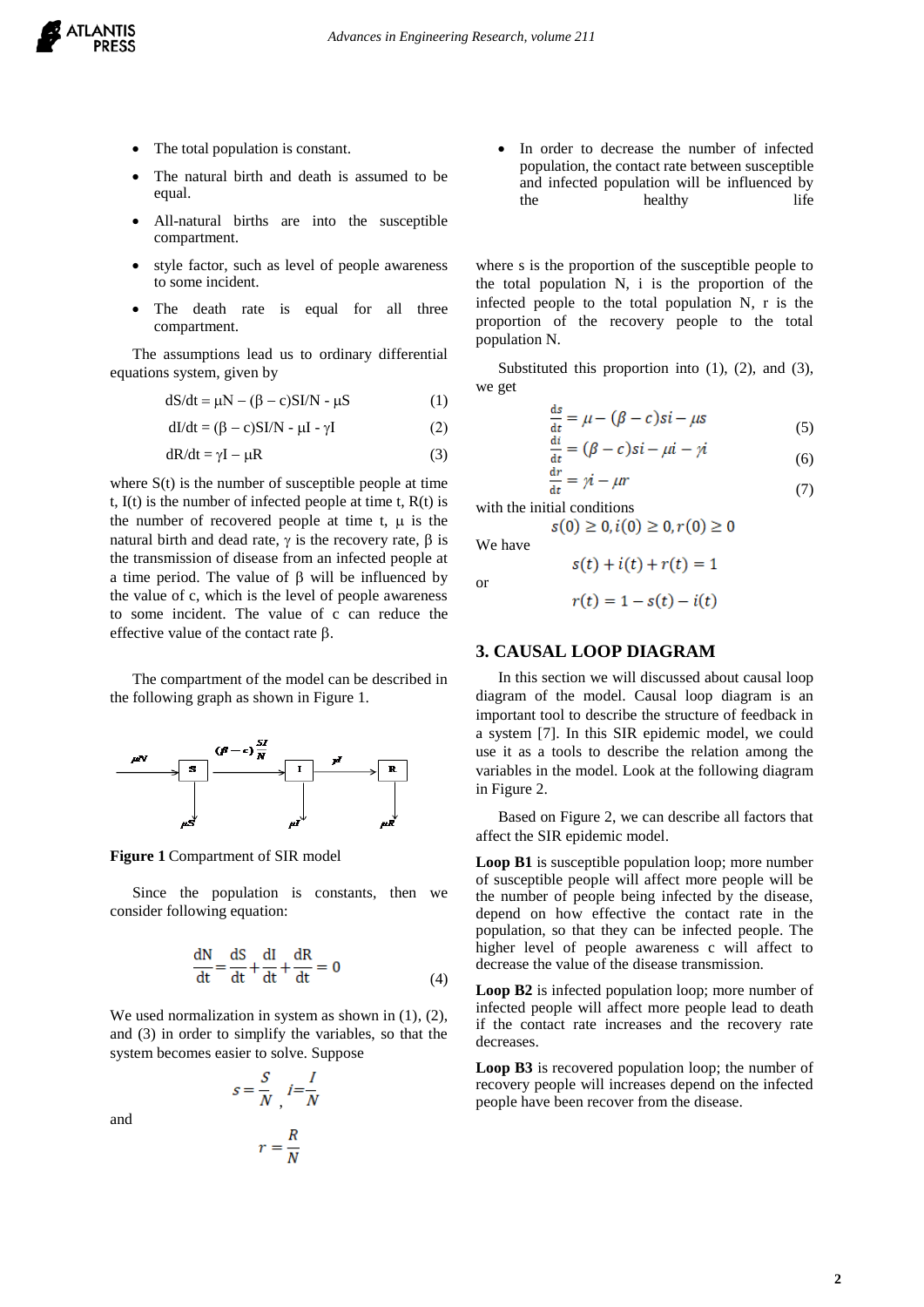

**Figure 2** Causal loop diagram of SIR model

From Figure 2, we can determine that: the number of birth is fertility x total population, infection rate is number of susceptible x contact rate, which is contact rate is  $(\beta-c)$  x number of infected. The value of c is level of people awareness / total population. The value of parameter  $\beta$  is effective contact density / total population. Therefore, these value can be used in predicting the infectious people in the population. We will use these parameter simulation value in numerical simulation section.

#### **4. ANALYSIS OF EQUILIBRIUM POINTS**

As we did in section 1 about mathematical model, we have already normalized system equations (1), (2), and (3) become (5), (6), and (7).

Disease free equilibrium point in  $(5)$ ,  $(6)$ , and  $(7)$ defined as E0 is obtained when there is no infected people in a population or i=0. Because we have already known that

$$
r(t) = 1 - s(t) - i(t)
$$

Therefore it is enough to consider

$$
\frac{ds}{dt} = \mu - (\beta - c)si - \mu s \tag{8}
$$

$$
\frac{dt}{dt} = (\beta - c)si - \mu i - \gamma i \tag{9}
$$

Substituted  $i=0$  into nullclines equations, then we have s-nullcline equation,

$$
\mu - (\beta - c)si - \mu s = 0
$$
  
\n
$$
\Leftrightarrow \mu - 0 - \mu s = 0
$$
  
\n
$$
\Leftrightarrow s = 1
$$

 $\leftarrow$ 

Then we have the disease free equilibrium point as *E*<sup>0</sup>  $=(s,i) = (1,0).$ 

In order to get the endemic equilibrium point, E1, we can obtain i-nullcline equation as follows

$$
(\beta - c)si - \mu i - \gamma i = 0
$$

$$
\Leftrightarrow i((\beta - c)s - \mu - \gamma) = 0
$$
  
\n
$$
\Leftrightarrow i = 0 \text{ or } (\beta - c)s - \mu - \gamma = 0
$$
  
\n
$$
\Leftrightarrow i = 0 \text{ or } s = \frac{\mu + \gamma}{\beta - c}
$$

Substituted

$$
s = \frac{\mu}{\beta - 1}
$$

into (8), then we have

$$
=\frac{\mu((\beta-c)-(\mu+\gamma))}{(\beta-c)(\mu+\gamma)}
$$

The endemic equilibrium point is as follows

$$
E_1 = (s, i) = \left(\frac{\mu + \gamma}{\beta - c}, \frac{\mu((\beta - c) - (\mu + \gamma))}{(\beta - c)(\mu + \gamma)}\right)
$$

The rate of spread of an infectious disease is usually measured by using reproduction number, R0. Reproduction number is the number of secondary infection occurring from the primary infection. In order to get the value of R0, because we want to control the population that can spread the disease, then we need the equation of infected population, i.

Suppose *A* is derivative of di/dt respect to i, where  $A = M-D$ , then  $R_0 = MD^{-1}$  [6]. We know that

$$
A = \frac{d}{di} \left( \frac{di}{dt} \right) = (\beta - c)s - \mu - \gamma \tag{10}
$$

Substituted the free disease equilibrium point  $(s,i)$  = (1,0), into (10), then

$$
A = (\beta - c)(1) - \mu - \gamma
$$

or

$$
A = (\beta - c) - (\mu + \gamma)
$$

From the previous equation, it can be written that  $M = \beta - c$  and  $D = \mu + \gamma$ . So that,

$$
R_0 = \frac{\beta - c}{\mu + \gamma}
$$

Endemic equilibrium point exist only when  $R_0$ >1 or when  $\beta - c > \mu + \gamma$ , specifically the infection rate must be greater than the recovery rate and the death rate of the infected peoples.

Now we will discuss the linear stability of the equilibrium points by Jacobian.

$$
J(s, i) = \begin{bmatrix} -(\beta - c)i - \mu & -( \beta - c)s \\ (\beta - c)i & (\beta - c)s - \mu - \gamma \end{bmatrix}
$$
  
Substituted the equilibrium points E<sub>0</sub> into J(s, i),  

$$
J(1,0) = \begin{bmatrix} -\mu & -(\beta - c) \\ 0 & (\beta - c) - \mu - \gamma \end{bmatrix}
$$
  
The characteristic equation corresponding to E<sub>0</sub> is  

$$
\begin{vmatrix} -\mu - \lambda & -(\beta - c) \\ 0 & (\beta - c) - \mu - \gamma - \lambda \end{vmatrix} = 0
$$

Therefore, we get the eigenvalues i.e

The value of  $\lambda_1 < 0$  If  $(\beta - c) - (\mu + \gamma) < 0$  then or  $\mu + \gamma$  or  $R_0 < 1$ .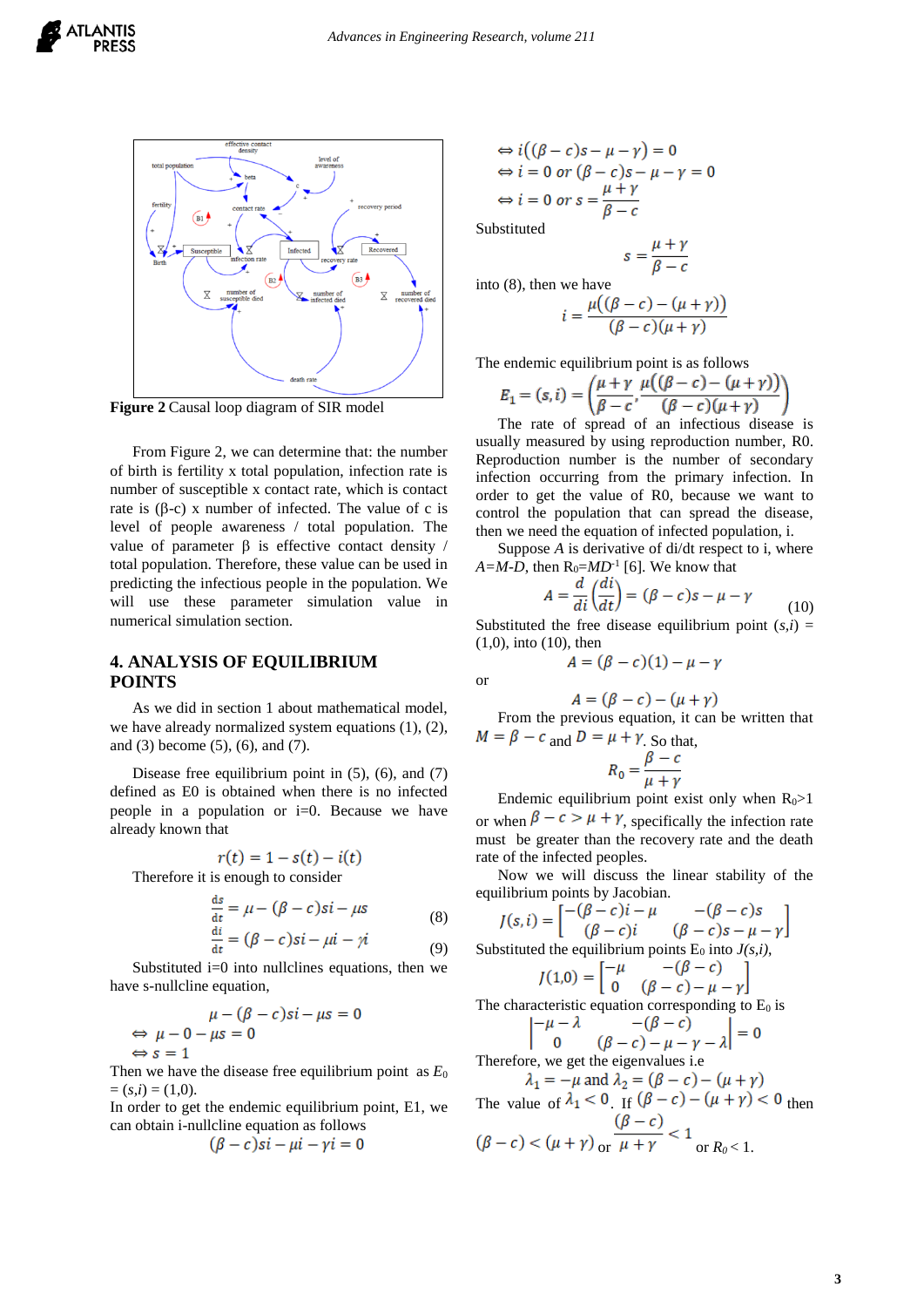As both of the eigenvalues are negative, then the disease free equilibrium E0 is locally asymptotically stable.

#### **5. NUMERICAL SIMULATION**

In this section, we will discuss about the result of the SIR epidemic model by taking a numerical simulation. By taking the parameters value  $\mu$ =0.2,  $\beta=1$ , c=0.1,  $\gamma=0.3$ , we get the following simulation on Figure 3.



**Figure 3** Simulation 1

When we increased the value of  $\beta$ =1.1, and c= 0.2, since the value of the other parameter still the same, then we have the endemic equilibrium point is (0.499 , 0.202 , 0.2995) as shown in Figure 4.



**Figure 4** Simulation 2

When we decreased the value of  $\beta$ =0.85, and the value of the other parameter still the same, then we have the endemic equilibrium point is  $(0.6671)$ , 0.1332 , 0.1996) as shown in Figure 5.



**Figure 5 Simulation 3**

As the level of people awareness, c, increased, the susceptible population gradually increase and the infected population decreases.



**Figure 6** Simulation 4

Let's take a look at the following simulation in Figure 6, when we consider the level of people awareness increased.

Based on the simulation in Figure 7, we can say that the level of people awareness play had a very important role in controlling the spread of a disease.

By doing a random simulation for parameter c, then in Figure 8 described that how a level of people's awareness very affects the number of the susceptible and infected population.

In Table 1, presented random simulation value for people's awareness, that affected the number of the number of the susceptible, infected, and recovered population.We used t=0..12.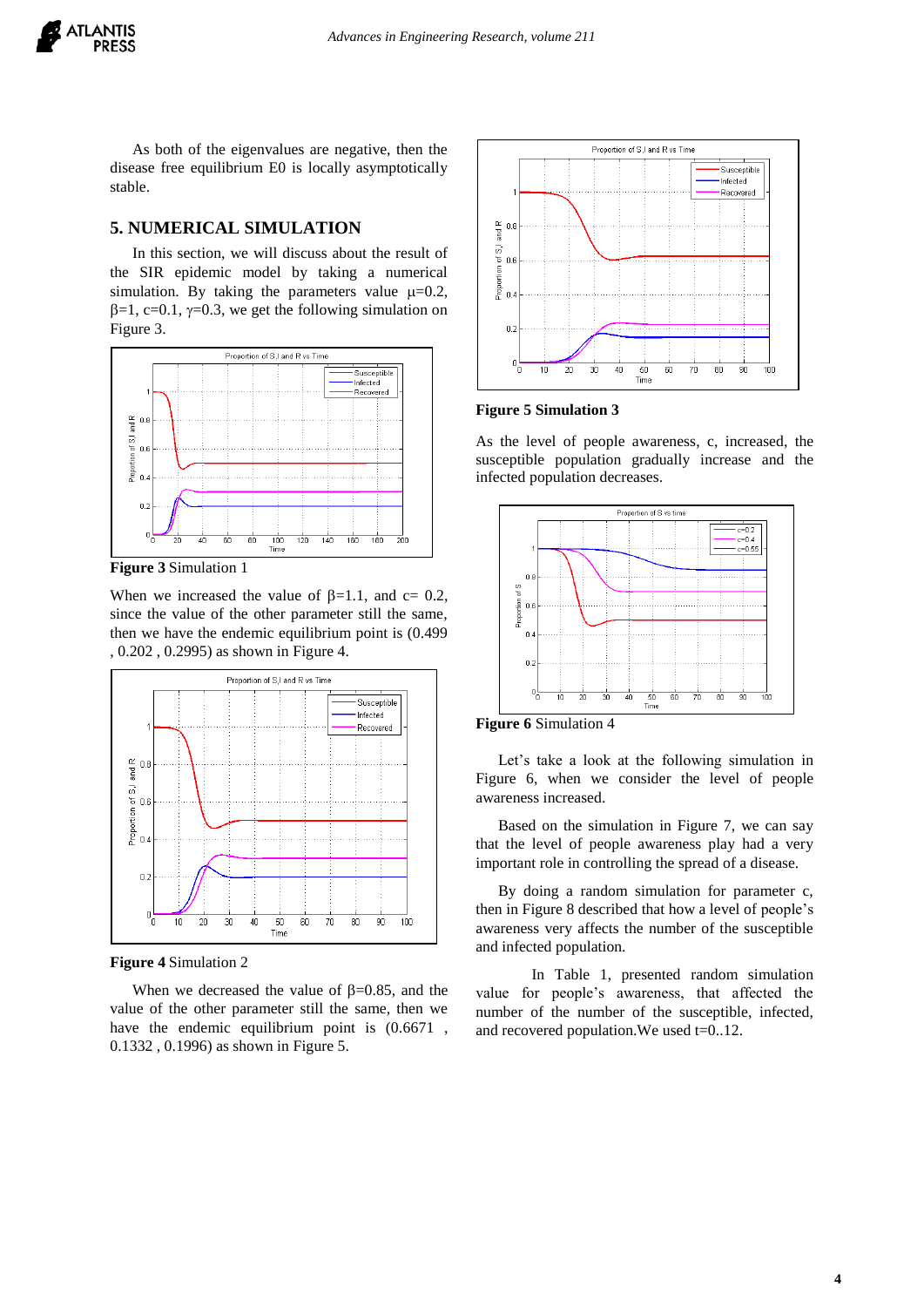

**Figure 7** Simulation 5



**Figure 8** Simulation 6

**Table 1.** Random simulation value table for the number of the susceptible, infected, and recovered population

| <b>Time</b> | Proportion<br>of people's<br>awareness | Number of          |                 |                  |
|-------------|----------------------------------------|--------------------|-----------------|------------------|
|             |                                        | <b>Susceptible</b> | <b>Infected</b> | <b>Recovered</b> |
| 0.0         | 0.61                                   | 900                | 100             | 1                |
| 0.3         | 0.88                                   | 904.7              | 98.1            | 2.9              |
| 0.5         | 0.01                                   | 909.4              | 95.9            | 5.1              |
| 0.8         | 0.47                                   | 894.5              | 113.8           | 6.9              |
| 1.0         | 0.78                                   | 893.6              | 116.8           | 9.5              |
| 1.3         | 0.48                                   | 898.3              | 114.6           | 11.8             |
| 1.5         | 0.78                                   | 903.0              | 111.8           | 14.6             |
| 1.8         | 0.78                                   | 907.7              | 109.6           | 16.8             |
| 2.0         | 0.70                                   | 912.4              | 107.6           | 18.8             |
| 2.3         | 0.67                                   | 912.4              | 109.7           | 21.4             |
| 2.5         | 0.77                                   | 917.5              | 107.3           | 23.8             |
| 2.8         | 0.90                                   | 921.8              | 104.9           | 26.2             |
| 3.0         | 0.72                                   | 926.6              | 102.6           | 28.5             |
| 3.3         | 0.67                                   | 931.3              | 100.7           | 30.4             |

| <b>Time</b> | Proportion<br>of people's<br>awareness | Number of          |                 |                  |
|-------------|----------------------------------------|--------------------|-----------------|------------------|
|             |                                        | <b>Susceptible</b> | <b>Infected</b> | <b>Recovered</b> |
| 3.5         | 0.96                                   | 935.6              | 99.3            | 32.2             |
| 3.8         | 0.85                                   | 940.3              | 97.3            | 34.2             |
| 4.0         | 0.11                                   | 945.1              | 94.9            | 36.6             |
| 4.3         | 0.52                                   | 933.1              | 109.5           | 38.7             |
| 4.5         | 0.40                                   | 929.6              | 115.0           | 41.3             |
| 4.8         | 0.81                                   | 934.3              | 112.2           | 44.2             |
| 5.0         | 0.40                                   | 939.0              | 110.0           | 46.3             |
| 6.0         | 0.95                                   | 954.5              | 104.1           | 55.6             |
| 7.0         | 0.85                                   | 953.6              | 115.5           | 64.1             |
| 8.0         | 0.08                                   | 951.4              | 126.7           | 73.9             |
| 9.0         | 0.07                                   | 954.8              | 131.0           | 85.1             |
| 10.0        | 0.39                                   | 905.0              | 187.5           | 97.3             |
| 11.0        | 0.08                                   | 883.0              | 212.2           | 113.5            |
| 12.0        | 0.60                                   | 828.5              | 268.2           | 130.9            |

## **6. CONCLUSIONS**

In this paper, we discussed about how the effect of level people awareness has given an important affect to the number of susceptible and infected in population. As the level of people awareness, c, increased, the susceptible population gradually increase and the infected population decreases.

The causal loop diagram helps us in understanding about all the factors that affect the SIR epidemic model and see how these factors are related.

For future research, we can convert the causal loop diagram into stock flow diagram to present all the details of the model. We use the stock flow diagram for simulation and sensitivity analysis of the model.

## **ACKNOWLEDGMENT**

The author expresses the gratitute and sincere appreaciation to all parties that involved in this research. This research was funded by Lembaga Penelitian dan Pengabdian Masyarakat Universitas Jenderal Soedirman (Riset Institusional Unsoed Scheme No. T/458/UN23.18/PT.01.03/2021).

The author also want to thank to the anonymous reviewers for their valuable comments to revise this paper.